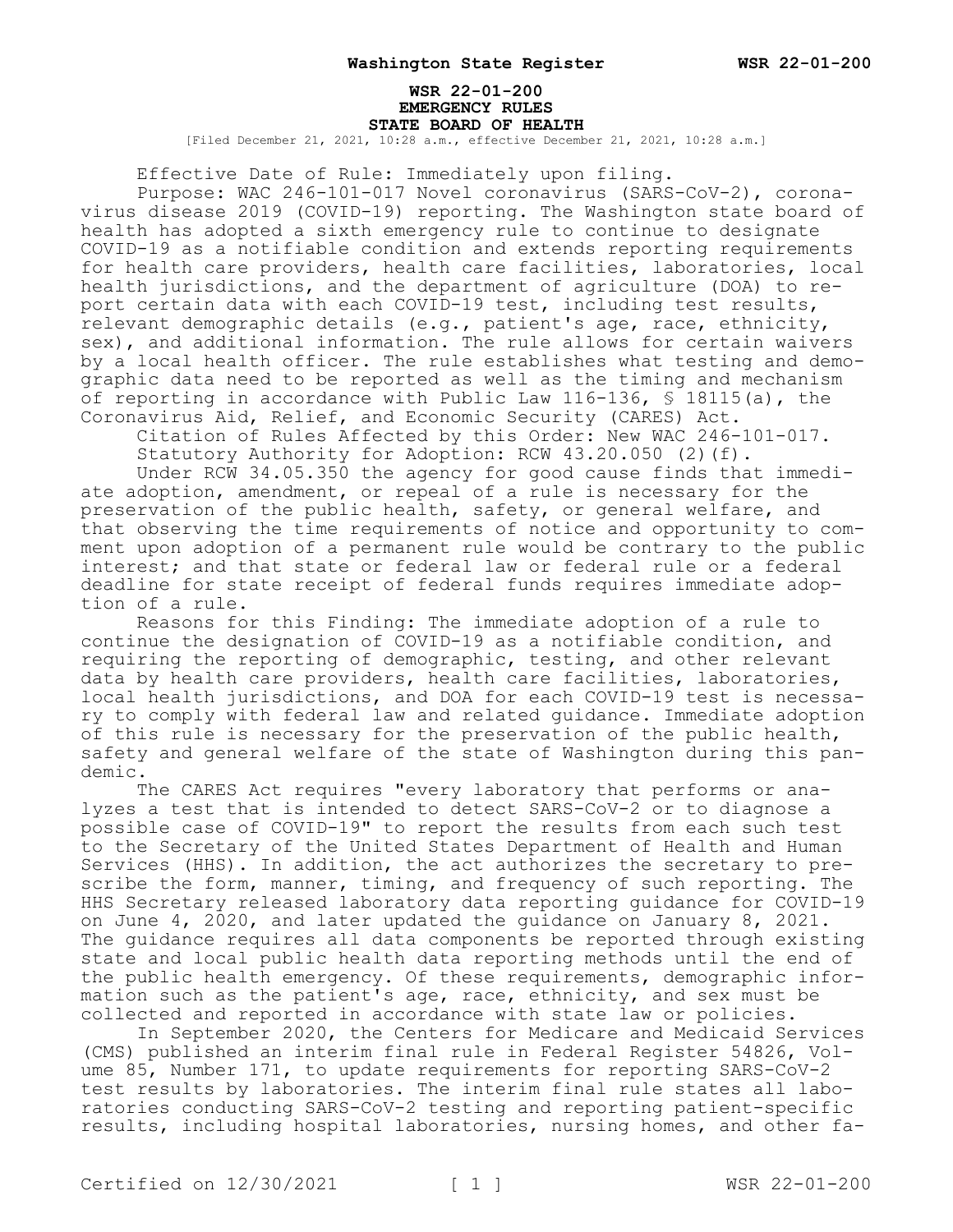cilities conducting testing for COVID-19, who fail to report information required under the CARES Act will be subject to monetary penalties. The interim final rules became effective September 2, 2020.

Adoption of a sixth emergency rule ensures continued compliance with the CARES Act and CMS requirements, and better reflects department capacity to receive data and local health jurisdictions to submit data, in order to improve the public health response to COVID-19. The board intends to incorporate these provisions into permanent rule, and filed a CR-101 on July 23, 2021, as WSR 21-15-105.

Number of Sections Adopted in Order to Comply with Federal Statute: New 1, Amended 0, Repealed 0; Federal Rules or Standards: New 1, Amended 0, Repealed 0; or Recently Enacted State Statutes: New 0, Amended 0, Repealed 0.

Number of Sections Adopted at the Request of a Nongovernmental Entity: New 1, Amended 0, Repealed 0.

Number of Sections Adopted on the Agency's own Initiative: New 1, Amended 0, Repealed 0.

Number of Sections Adopted in Order to Clarify, Streamline, or Reform Agency Procedures: New 0, Amended 0, Repealed 0.

Number of Sections Adopted using Negotiated Rule Making: New 0, Amended 0, Repealed 0; Pilot Rule Making: New 0, Amended 0, Repealed 0; or Other Alternative Rule Making: New 1, Amended 0, Repealed 0.

Date Adopted: December 17, 2021.

Michelle A. Davis Executive Director

**OTS-2485.5**

### NEW SECTION

**WAC 246-101-017 Novel coronavirus (SARS-CoV-2), coronavirus disease 2019 (COVID-19) reporting.** (1) Designating coronavirus disease 2019 (COVID-19), and the novel coronavirus (SARS-CoV-2) that causes it, as a notifiable condition, and requiring the reporting of race and ethnicity and other essential data by health care providers, health care facilities, laboratories, and local health departments related to cases of COVID-19 are necessary to ensure that public health agencies receive complete notice of COVID-19 cases and to address racial and ethnic inequities in morbidity and mortality among individuals with the disease. This rule is also necessary to align with the federal Coronavirus Aid, Relief, and Economic Security (CARES) Act and the U.S. Department of Health and Human Services laboratory data reporting requirements for COVID-19 testing, which require reporting of COVID-19 data to the appropriate state or local health department and the U.S. Department of Health and Human Services, and further, that any person or entity ordering a diagnostic or serologic test, collecting a specimen, or performing a test should make every reasonable effort to collect complete demographic information and include such data when ordering a laboratory test to enable the entities performing the test to report these data to state and local public health departments. In the midst of this global pandemic, immediate adoption of a rule requiring notice of novel coronavirus (SARS-CoV-2) as a notifiable condition and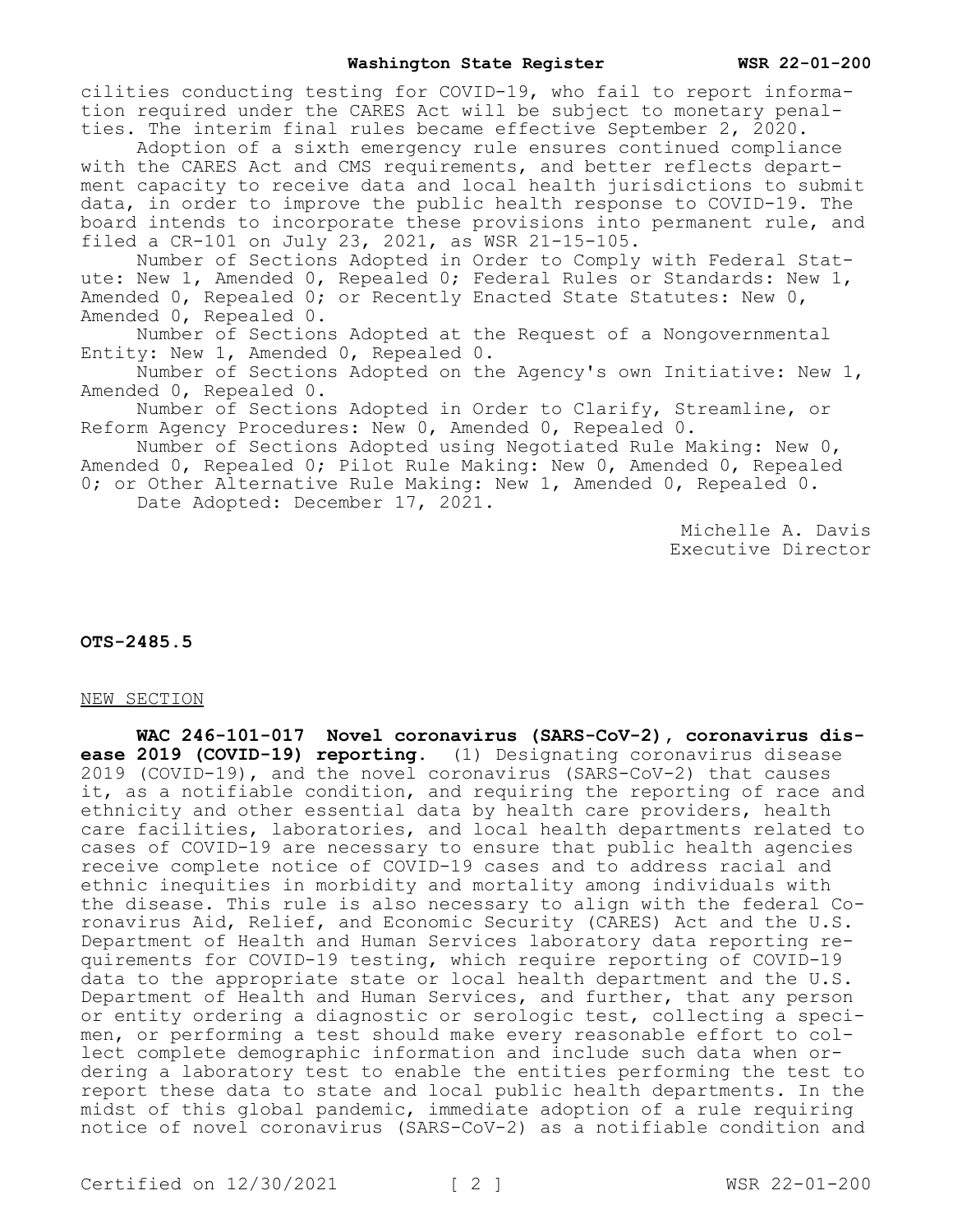reporting of race, ethnicity, and other essential data is necessary for the preservation of public health, safety, and general welfare.

(2) For the purpose of this section:

(a) "Animal case" means an animal, alive or dead, with a diagnosis of novel coronavirus (SARS-CoV-2) made by a veterinarian licensed under chapter 18.92 RCW, veterinary medical facility licensed under chapter 18.92 RCW, or veterinary laboratory as defined under chapter 16.70 RCW based on clinical criteria, or laboratory criteria, or both.

(b) "Business day" means any day that the department is open for business.

(c) "Health care facility" means:

(i) Any assisted living facility licensed under chapter 18.20 RCW; birthing center licensed under chapter 18.46 RCW; nursing home licensed under chapter 18.51 RCW; hospital licensed under chapter 70.41 RCW; adult family home licensed under chapter 70.128 RCW; ambulatory surgical facility licensed under chapter 70.230 RCW; private establishment licensed under chapter 71.12 RCW; or enhanced service facility licensed under chapter 70.97 RCW; and

(ii) Clinics or other settings where one or more health care providers practice.

(d) "Immediately" means without delay, twenty-four hours a day, seven days a week.

(e) "Secure electronic data transmission" means electronic communication and accounts developed and maintained to prevent unauthorized access, loss, or compromise of sensitive information including, but not limited to, secure file transfer, secure facsimile, a health information exchange authorized under RCW 41.05.039, and the secure electronic disease surveillance system.

(f) "Secure electronic disease surveillance system" means the secure electronic data transmission system maintained by the department and used by local health departments to submit notifications, investigation reports, and outbreak reports under this chapter.

(g) Patient's ethnicity shall be identified by the patient and reported using one of the following categories:

(i) Hispanic or Latino;

(ii) Non-Hispanic or Latino;

(iii) Unknown; or

(iv) Asked, but unknown.

(h) Patient's race shall be identified by the patient and reported using one or more of the following categories:

(i) American Indian or Alaska Native;

(ii) Asian;

(iii) Black or African American;

(iv) Native Hawaiian or Other Pacific Islander;

(v) White;

(vi) Unknown; or

(vii) Asked, but unknown.

(i) Ask on order entry questions are:

(i) Is this the patient's first test of any kind for novel coronavirus (SARS-CoV-2)? (yes, no, unknown);

(ii) Is the patient employed in health care with direct patient contact? (yes, no, unknown);

(iii) Is the patient symptomatic as defined by the Centers for Disease Control and Prevention (CDC)? (yes, no, unknown). If yes, then provide date of symptom onset  $(\text{mm}/\text{dd}/\text{y}\bar{\text{y}}\text{y})$ ;

(iv) Is the patient hospitalized for novel coronavirus (SARS-CoV-2) at the time of testing? (yes, no, unknown);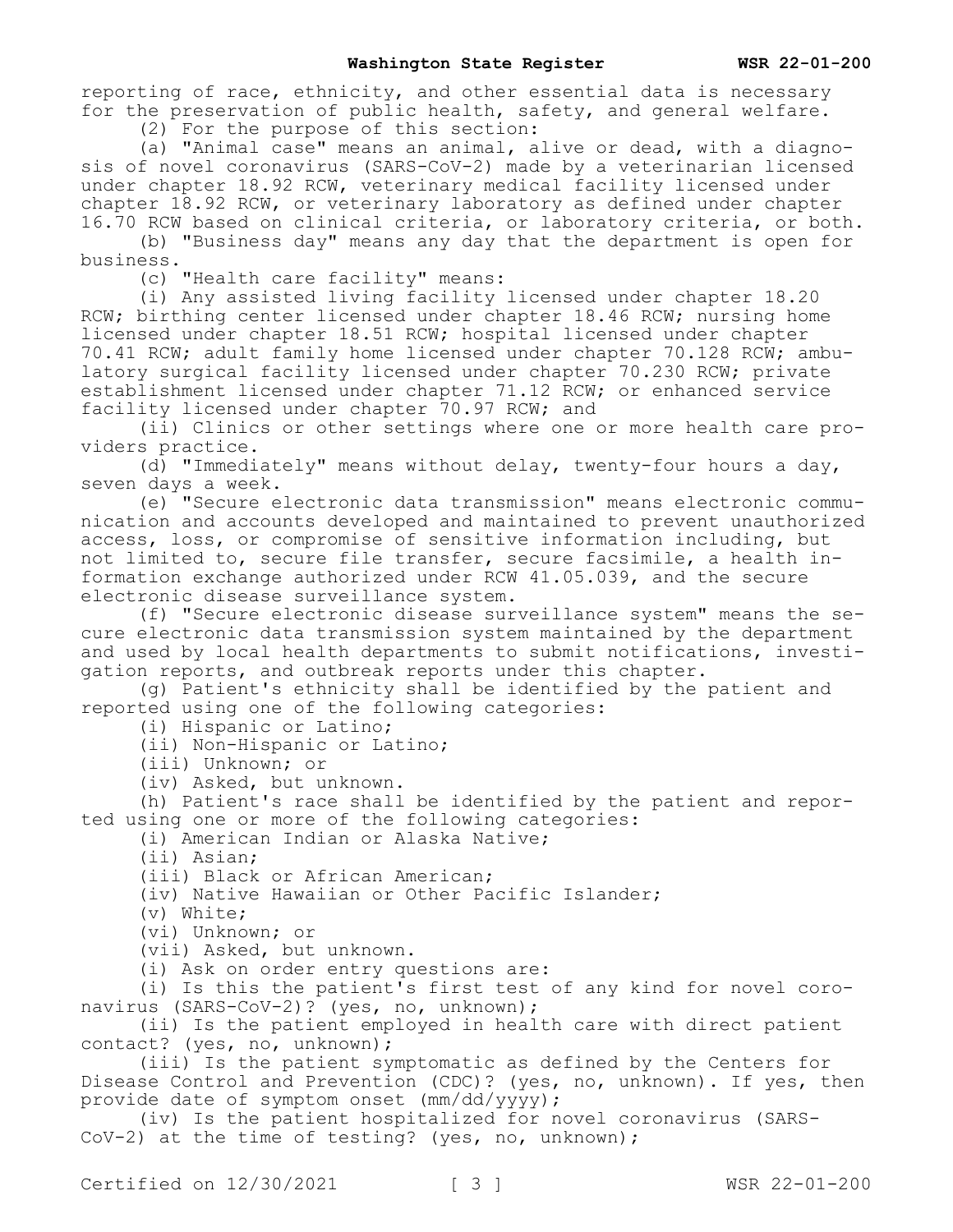(v) Is the patient in the intensive care unit (ICU) for novel coronavirus (SARS-CoV-2) at the time of testing? (yes, no, unknown);

(vi) Is the patient a resident in a congregate care or living setting (including, but not limited to, nursing homes, residential care for people with intellectual and developmental disabilities, psychiatric treatment facilities, group homes, board and care homes, homeless shelter, foster care, correctional facilities, and temporary worker housing)? (yes, no, unknown); and

(vii) Is the patient pregnant? (yes, no, unknown).

(3) Unless a health care facility has assumed the notification duties of the principal health care provider under subsection (8) of this section, or a laboratory director in a health care facility where laboratory point of care testing occurs under a certificate of waiver as described in WAC 246-338-020 has fulfilled the laboratory notification requirements as described in subsection (10) of this section, the principal health care provider shall submit individual case reports of novel coronavirus (SARS-CoV-2) to the local health department via secure electronic data transmission using a file format or template specified by the department:

(a) Within twenty-four hours of receiving a laboratory confirmed positive test result; and

(b) Following the requirements of this section, WAC 246-101-105, and WAC 246-101-120; excluding the requirements in WAC 246-101-105(10).

(4) The local health officer may waive or partially waive subsection (3) or (5) of this section, or both if the local health officer determines individual case reports of novel coronavirus (SARS-CoV-2) submitted by health care providers or health care facilities are not needed and are not promoting public health for any reason including, but not limited to, the local health department being unable to process the volume of case reports. The local health officer shall notify health care providers and health care facilities upon their determination.

(5) A health care facility shall submit individual case reports of novel coronavirus (SARS-CoV-2) to the local health department via secure electronic data transmission using a file format or template specified by the department:

(a) Within twenty-four hours of receiving a laboratory confirmed positive test result; and

(b) Following the requirements of this section, WAC 246-101-305, and WAC 246-101-320; excluding the requirement in WAC 246-101-305(4).

(6) Health care providers and health care facilities shall provide the local health department with the information identified in Column A of Table 1 in this section for individual case reports concerning novel coronavirus (SARS-CoV-2).

(7) Health care providers and health care facilities may provide the local health department with responses to ask on order entry questions under subsection (2)(h) of this section for individual case reports concerning novel coronavirus (SARS-CoV-2).

(8) A health care facility may assume the notification requirements established in this section for a health care provider practicing within the health care facility.

(9) A health care facility shall not assume the notification requirements established in this section for a laboratory that is a component of the health care facility.

(10) A principal health care provider is not required to submit individual case reports of novel coronavirus (SARS-CoV-2) to the local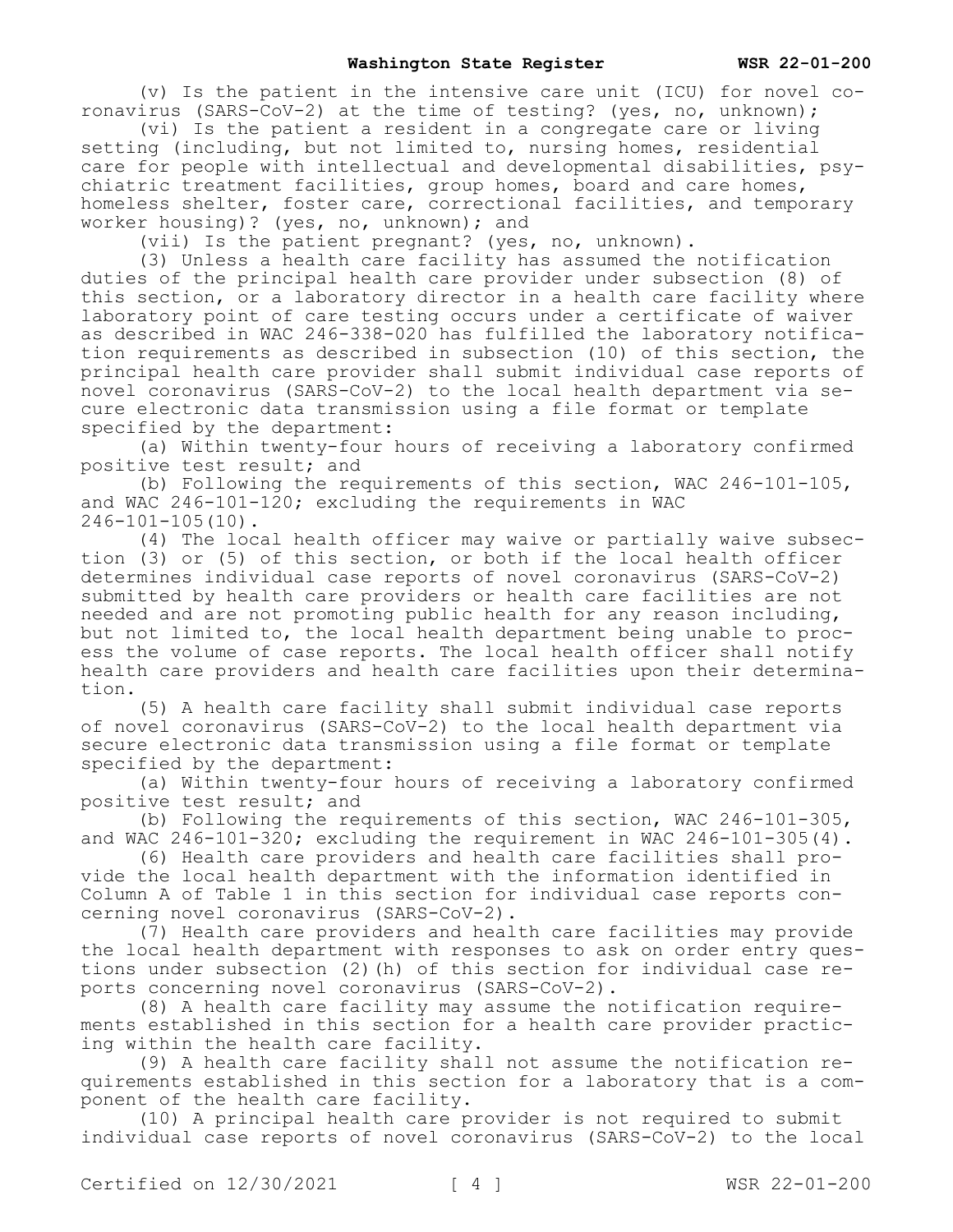health department when the provider practices in a health care facility where laboratory point of care testing occurs under a certificate of waiver as described in WAC 246-338-020 and the laboratory director has fulfilled the laboratory notification requirements under subsections  $(14)$ ,  $(15)$ , and  $(16)$  of this section.

(11) Health care providers and health care facilities shall provide the laboratory with the information identified in Column A of Table 1 in this section for each test ordered for novel coronavirus (SARS-CoV-2).

(12) Health care providers and health care facilities may provide the laboratory with responses to ask on order entry questions under subsection (2)(h) of this section for each test ordered for novel coronavirus (SARS-CoV-2).

(13) For specimens associated with novel coronavirus (SARS-CoV-2) sent to a laboratory outside of Washington state, health care providers, health care facilities, and laboratories shall provide the outof-state laboratory with a copy of chapter 246-101 WAC if they arrange for the out-of-state laboratory to report the test results consistent with WAC 246-101-105 (5)(a),  $246-101-205$  (1)(f)(i), or 246-101-305 (1)(e)(i) to the local health department as required under this  $sub$ section.

(14) A laboratory director shall submit individual laboratory reports of positive, negative, and indeterminate test results for novel coronavirus (SARS-CoV-2) to the local health department via secure electronic data transmission using a file format or template specified by the department:

(a) Within twenty-four hours; and

(b) Following the requirements of this section, WAC 246-101-205, and WAC  $246-101-230$ ; excluding the requirements in WAC  $246-101-205(3)$ .

(15) A laboratory director shall provide the information identified in Column B of Table 1 in this section to the local health department with each novel coronavirus (SARS-CoV-2) laboratory report.

(16) A laboratory director may provide the local health department with responses to ask on order entry questions under subsection (2)(h) of this section with each novel coronavirus (SARS-CoV-2) laboratory report.

 $(17)$  A laboratory director, upon request by the local health department or the department, shall submit novel coronavirus (SARS-CoV-2) presumptive positive isolates or, if no isolate is available, the specimen associated with the presumptive positive result to the Washington state public health laboratories within two business days of request. Specimens shall be sent to:

Washington State Public Health Laboratories Washington State Department of Health 1610 N.E. 150th Street Shoreline, WA 98155

(18) If the local health department or the department requests a specimen under subsection (17) of this section, a laboratory director shall provide the Washington state public health laboratories with the information identified in Column C of Table 1 in this section with each specimen submitted.

(19) When referring a specimen to another laboratory for a test for novel coronavirus (SARS-CoV-2), a laboratory director shall provide the reference laboratory with the information identified in Column D of Table 1 in this section for each test referral.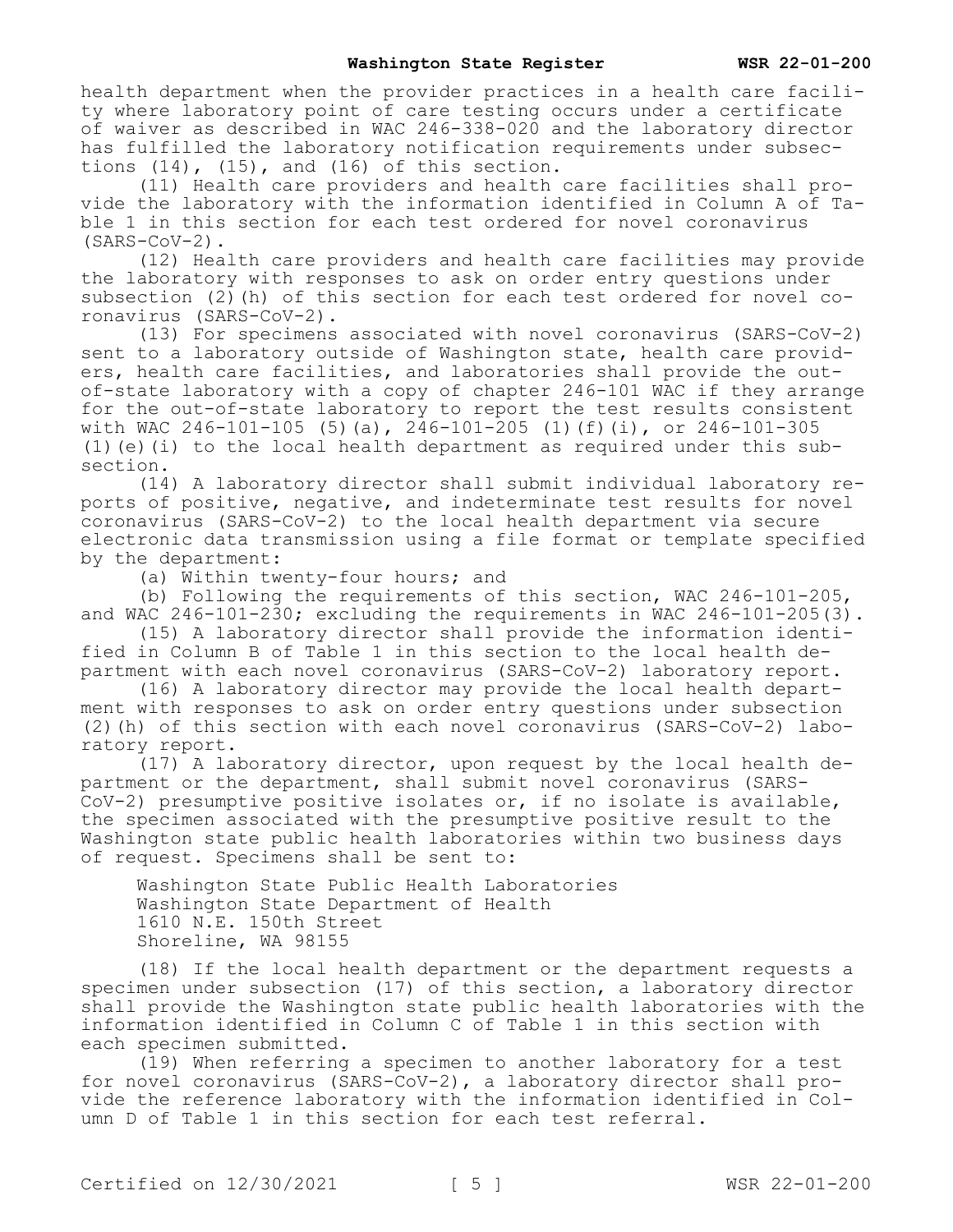(20) When referring a specimen to another laboratory for a test for novel coronavirus (SARS-CoV-2), a laboratory director may provide the reference laboratory with responses to ask on order entry questions under subsection (2) (h) of this section with each test referral.

(21) The department of agriculture shall submit individual case reports for each animal case of novel coronavirus (SARS-CoV-2) to the department via secure electronic data transmission using a file format or template specified by the department within twenty-four hours of being notified of the animal case.

(22) The department of agriculture shall call the department and confirm receipt immediately after submitting a case report for each animal case of novel coronavirus (SARS-CoV-2).

(23) When the department of agriculture submits information under subsection (21) of this section, the department shall:

(a) Consult with the department of agriculture on all animal cases; and

(b) Notify the local health department of animal cases submitted to the department.

(24) A local health department shall, using a secure electronic disease surveillance system:

(a) Notify the department within one business day upon receiving a case report of positive, negative, or indeterminate test results for novel coronavirus (SARS-CoV-2); and

(b) Submit individual investigation reports of novel coronavirus (SARS-CoV-2) to the department within one business day upon completing the case investigation.

(25) Notifications required under subsection (24)(a) of this section must include the information identified in Column E of Table 1 in this section.

(26) Investigation reports required under subsection (24)(b) of this section must include the information identified in Column F of Table 1 in this section.

(27) A local health department may submit responses to ask on order entry questions under subsection (2)(h) of this section with each notification required under subsection (24)(a) of this section and each investigation report required under subsection (24)(b) of this section.

(28) A local health department shall, within one business day, reassign cases to the department upon determining the patient who is the subject of the case:

(a) Is a resident of another local health department; or

(b) Resides outside Washington state.

(29) A local health department, upon consultation with the department, may forward novel coronavirus (SARS-CoV-2) individual laboratory or case reports submitted by laboratories, health care providers, and health care facilities to the department for data entry and processing.

(30) The local health officer or the state health officer may request additional information of epidemiological or public health value when conducting a case investigation or otherwise for prevention and control of a specific notifiable condition.

(31) Health care providers, health care facilities, laboratories, and the department of agriculture may provide, via secure electronic data transmission using a file format or template specified by the department, additional health information, demographic information, or infectious or noninfectious condition information than is required under this section to the department, local health department, or both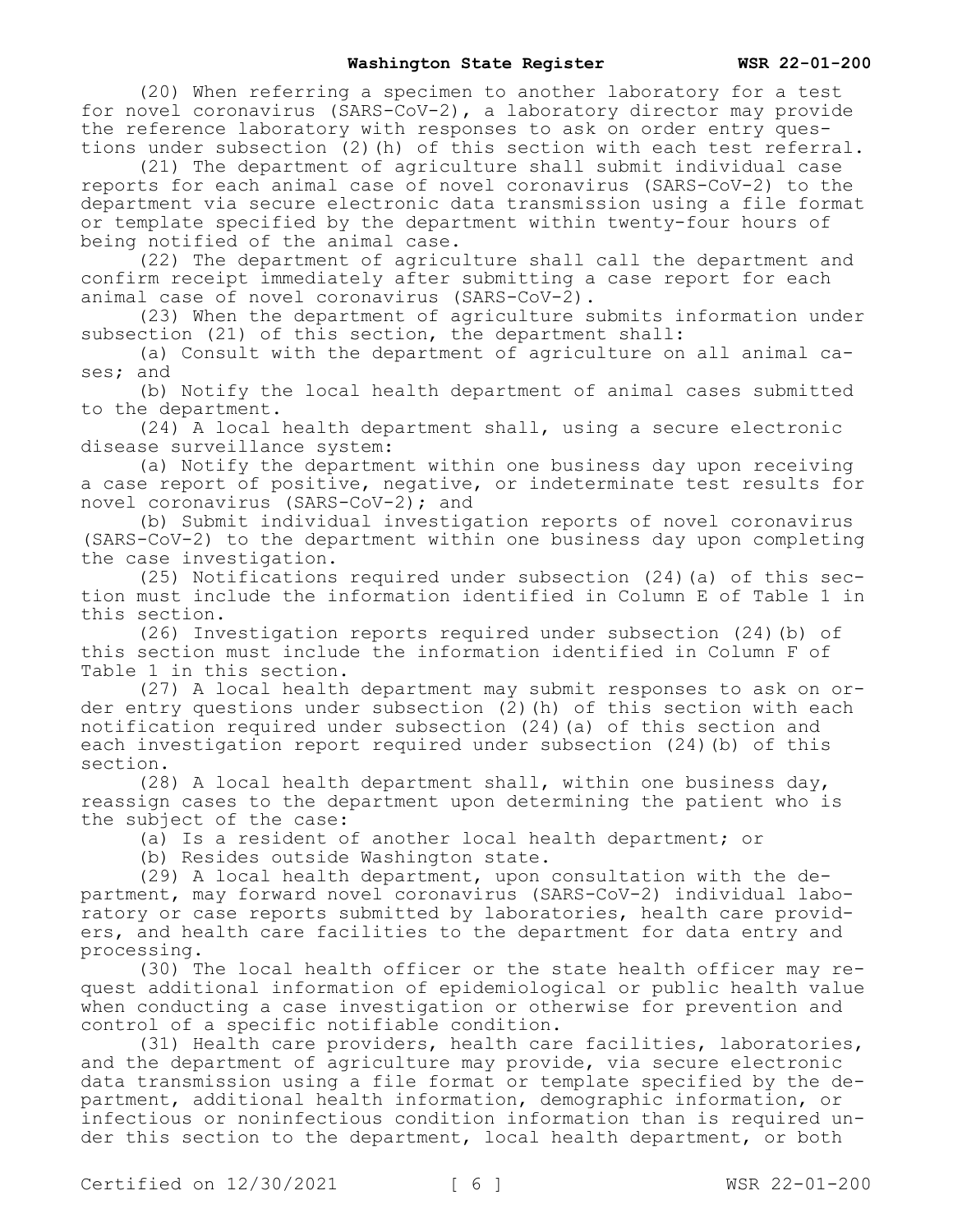when it determines that the additional information will aid the public health authority in protecting the public's health and preventing the spread of novel coronavirus (SARS-CoV-2).

| <u>and local nealen bep</u>                                                                            |                                                                                                                                                                                                                                                                            |                                                                                                                                                                                 |                                                                                                                                                           |                                                                                                                                                                 |                                                                                                      |                                                                                                                               |  |  |
|--------------------------------------------------------------------------------------------------------|----------------------------------------------------------------------------------------------------------------------------------------------------------------------------------------------------------------------------------------------------------------------------|---------------------------------------------------------------------------------------------------------------------------------------------------------------------------------|-----------------------------------------------------------------------------------------------------------------------------------------------------------|-----------------------------------------------------------------------------------------------------------------------------------------------------------------|------------------------------------------------------------------------------------------------------|-------------------------------------------------------------------------------------------------------------------------------|--|--|
|                                                                                                        | <b>Column A:</b><br><b>Health care</b><br>providers<br>and health<br>care<br>facilities<br>shall<br>provide the<br>following<br>information<br>to the local<br>health<br>department<br>with each<br>case report,<br>and to the<br>laboratory<br>with each<br>test ordered: | <b>Column B:</b><br>Laboratory<br>directors<br>shall<br>provide the<br>local health<br>department<br>with the<br>following<br>information<br>with each<br>laboratory<br>report: | Column C:<br>Laboratory<br>directors<br>shall<br>provide the<br>department<br>with the<br>following<br>information<br>with each<br>specimen<br>submitted: | <b>Column D:</b><br>Laboratory<br>directors<br>shall<br>provide the<br>following<br>information<br>when<br>referring a<br>specimen to<br>another<br>laboratory: | Column E:<br>Local health<br>department<br>notifications<br>to the<br>department<br>must<br>include: | <b>Column F:</b><br><b>Local health</b><br>department<br>investigation<br>reports to<br>the<br>department<br>must<br>include: |  |  |
| Patient's name                                                                                         | $\mathbf X$                                                                                                                                                                                                                                                                | X                                                                                                                                                                               | X                                                                                                                                                         | X                                                                                                                                                               | X                                                                                                    | X                                                                                                                             |  |  |
| Patient's notifiable<br>condition                                                                      | X                                                                                                                                                                                                                                                                          |                                                                                                                                                                                 |                                                                                                                                                           |                                                                                                                                                                 | X                                                                                                    | X                                                                                                                             |  |  |
| Patient's date of birth,<br>or if not available,<br>patient's age                                      | $\mathbf X$                                                                                                                                                                                                                                                                | X                                                                                                                                                                               | $\mathbf X$                                                                                                                                               | $\mathbf X$                                                                                                                                                     | $\mathbf X$                                                                                          | $\mathbf X$                                                                                                                   |  |  |
| Patient's sex                                                                                          | $\mathbf X$                                                                                                                                                                                                                                                                | $\mathbf X$                                                                                                                                                                     | $\mathbf X$                                                                                                                                               | $\mathbf X$                                                                                                                                                     | $\mathbf X$                                                                                          | $\mathbf X$                                                                                                                   |  |  |
| Patient's ethnicity,<br>using the categories<br>described in<br>subsection $(2)(f)$ of<br>this section | X                                                                                                                                                                                                                                                                          | X                                                                                                                                                                               | X                                                                                                                                                         | X                                                                                                                                                               | X                                                                                                    | X                                                                                                                             |  |  |
| Patient's race, using<br>the categories<br>described in<br>subsection $(2)(g)$ of<br>this section      | X                                                                                                                                                                                                                                                                          | X                                                                                                                                                                               | X                                                                                                                                                         | X                                                                                                                                                               | X                                                                                                    | X                                                                                                                             |  |  |
| Patient's full physical<br>address including zip<br>code                                               | X                                                                                                                                                                                                                                                                          | X                                                                                                                                                                               | X                                                                                                                                                         | $\mathbf X$                                                                                                                                                     | $\mathbf X$                                                                                          | X                                                                                                                             |  |  |
| Patient's telephone<br>number                                                                          | X                                                                                                                                                                                                                                                                          | X                                                                                                                                                                               | X                                                                                                                                                         | X                                                                                                                                                               | X                                                                                                    | $\mathbf X$                                                                                                                   |  |  |
| Initial notification<br>source                                                                         |                                                                                                                                                                                                                                                                            |                                                                                                                                                                                 |                                                                                                                                                           |                                                                                                                                                                 | $\mathbf X$                                                                                          | $\mathbf X$                                                                                                                   |  |  |
| Patient's diagnosis of<br>disease or condition                                                         | $\mathbf X$                                                                                                                                                                                                                                                                |                                                                                                                                                                                 |                                                                                                                                                           |                                                                                                                                                                 |                                                                                                      |                                                                                                                               |  |  |
| Pertinent laboratory<br>data                                                                           | $\mathbf X$                                                                                                                                                                                                                                                                |                                                                                                                                                                                 |                                                                                                                                                           |                                                                                                                                                                 |                                                                                                      |                                                                                                                               |  |  |
| Test ordered, using<br>harmonized LOINC<br>codes provided by the<br>CDC                                |                                                                                                                                                                                                                                                                            | $\mathbf X$                                                                                                                                                                     | $\mathbf X$                                                                                                                                               | $\mathbf X$                                                                                                                                                     | $X^*$                                                                                                | $X^*$                                                                                                                         |  |  |
| Date test ordered                                                                                      |                                                                                                                                                                                                                                                                            | X                                                                                                                                                                               | X                                                                                                                                                         | $\mathbf X$                                                                                                                                                     | $X^*$                                                                                                | $X^*$                                                                                                                         |  |  |
| Device identifier                                                                                      |                                                                                                                                                                                                                                                                            | $\mathbf X$                                                                                                                                                                     | $\mathbf X$                                                                                                                                               |                                                                                                                                                                 | $X^*$                                                                                                | $\mathbf{X}^*$                                                                                                                |  |  |

### **Table 1 Required Reporting for Health Care Providers, Health Care Facilities, Laboratories, and Local Health Departments**

Certified on  $12/30/2021$  [ 7 ] WSR 22-01-200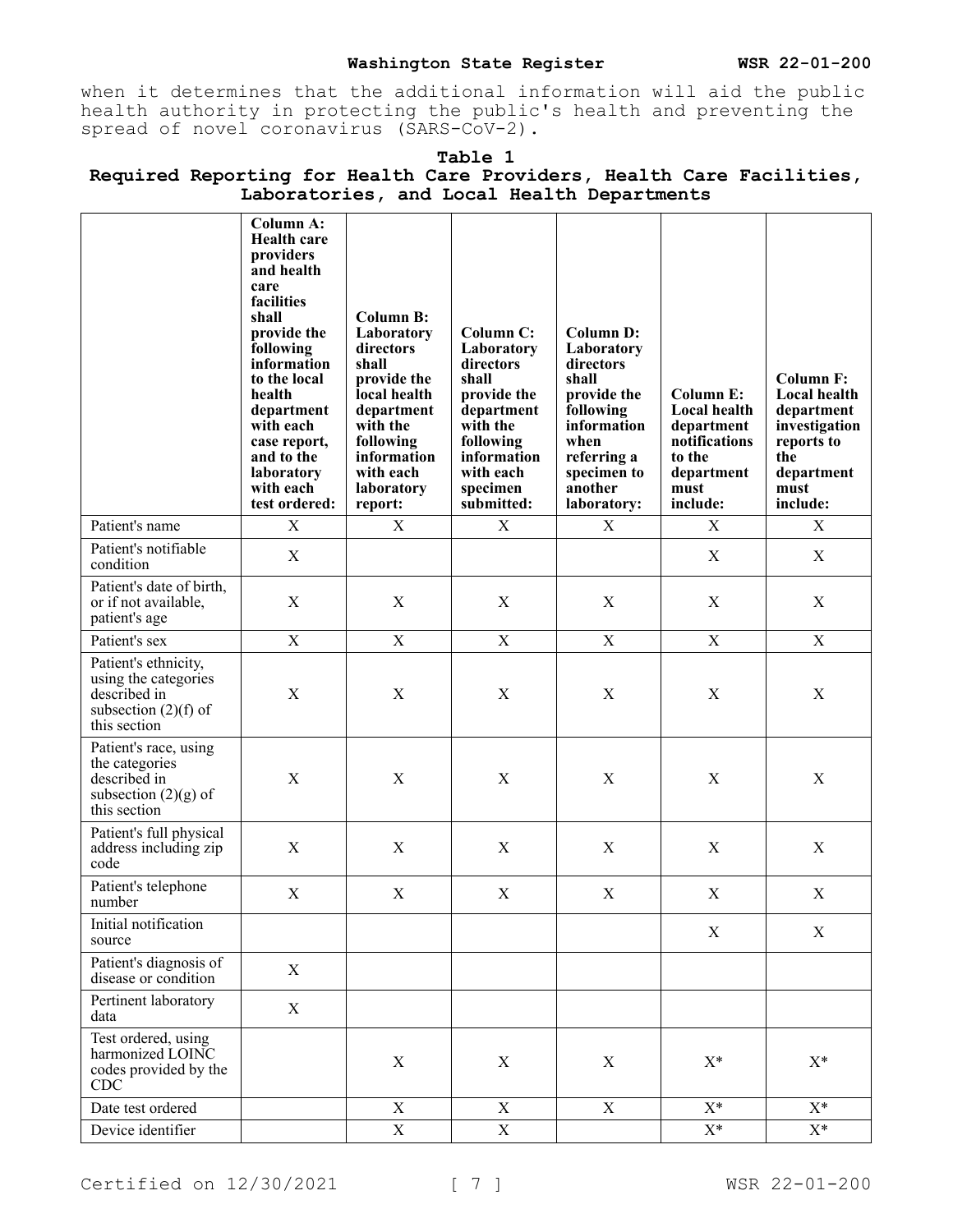|                                                                                                                                                                                                                            | <b>Column A:</b><br><b>Health care</b><br>providers<br>and health<br>care<br>facilities<br>shall<br>provide the<br>following<br>information<br>to the local<br>health<br>department<br>with each<br>case report,<br>and to the<br>laboratory<br>with each<br>test ordered: | <b>Column B:</b><br>Laboratory<br>directors<br>shall<br>provide the<br>local health<br>department<br>with the<br>following<br>information<br>with each<br>laboratory<br>report: | Column C:<br>Laboratory<br>directors<br>shall<br>provide the<br>department<br>with the<br>following<br>information<br>with each<br>specimen<br>submitted: | <b>Column D:</b><br>Laboratory<br>directors<br>shall<br>provide the<br>following<br>information<br>when<br>referring a<br>specimen to<br>another<br>laboratory: | <b>Column E:</b><br>Local health<br>department<br>notifications<br>to the<br>department<br>must<br>include: | <b>Column F:</b><br>Local health<br>department<br>investigation<br>reports to<br>the<br>department<br>must<br>include: |
|----------------------------------------------------------------------------------------------------------------------------------------------------------------------------------------------------------------------------|----------------------------------------------------------------------------------------------------------------------------------------------------------------------------------------------------------------------------------------------------------------------------|---------------------------------------------------------------------------------------------------------------------------------------------------------------------------------|-----------------------------------------------------------------------------------------------------------------------------------------------------------|-----------------------------------------------------------------------------------------------------------------------------------------------------------------|-------------------------------------------------------------------------------------------------------------|------------------------------------------------------------------------------------------------------------------------|
| Type of specimen<br>tested                                                                                                                                                                                                 | X                                                                                                                                                                                                                                                                          | X                                                                                                                                                                               | X                                                                                                                                                         | X                                                                                                                                                               | $X^*$                                                                                                       | $X^*$                                                                                                                  |
| Specimen source,<br>using appropriate<br>SNOMED-CT, or<br>equivalently detailed<br>laboratory local<br>codes, or a specimen-<br>specific LOINC code<br>for test performed                                                  |                                                                                                                                                                                                                                                                            | $\mathbf X$                                                                                                                                                                     | $\mathbf X$                                                                                                                                               | $\mathbf X$                                                                                                                                                     | $X^*$                                                                                                       | $X^*$                                                                                                                  |
| Date of specimen<br>collection                                                                                                                                                                                             | $\mathbf X$                                                                                                                                                                                                                                                                | X                                                                                                                                                                               | X                                                                                                                                                         | X                                                                                                                                                               | X                                                                                                           | X                                                                                                                      |
| Date specimen<br>received by reporting<br>laboratory                                                                                                                                                                       |                                                                                                                                                                                                                                                                            | $\mathbf X$                                                                                                                                                                     | $\boldsymbol{\mathrm{X}}$                                                                                                                                 |                                                                                                                                                                 | $X^*$                                                                                                       | $X^*$                                                                                                                  |
| Accession number or<br>specimen ID                                                                                                                                                                                         |                                                                                                                                                                                                                                                                            | X                                                                                                                                                                               | X                                                                                                                                                         |                                                                                                                                                                 | $X^*$                                                                                                       | $X^*$                                                                                                                  |
| Test performed and<br>result, using<br>appropriate LOINC<br>and SNOMED codes,<br>as defined by the<br>Laboratory in Vitro<br>Diagnostics (LIVD)<br><b>Test Code Mapping</b><br>for SARS-CoV-2 tests<br>provided by the CDC |                                                                                                                                                                                                                                                                            | $\mathbf X$                                                                                                                                                                     | $\mathbf X$                                                                                                                                               |                                                                                                                                                                 | $X^*$                                                                                                       | $X^*$                                                                                                                  |
| Test result date                                                                                                                                                                                                           |                                                                                                                                                                                                                                                                            | X                                                                                                                                                                               | X                                                                                                                                                         |                                                                                                                                                                 | $X^*$                                                                                                       | $X^*$                                                                                                                  |
| Condition symptom<br>onset date (preferred),<br>or alternatively,<br>diagnosis date                                                                                                                                        |                                                                                                                                                                                                                                                                            |                                                                                                                                                                                 |                                                                                                                                                           |                                                                                                                                                                 |                                                                                                             | X                                                                                                                      |
| Ordering health care<br>provider's name                                                                                                                                                                                    | X                                                                                                                                                                                                                                                                          | X                                                                                                                                                                               | X                                                                                                                                                         | X                                                                                                                                                               | $\mathbf X$                                                                                                 | $\boldsymbol{X}$                                                                                                       |
| Ordering health care<br>provider's National<br>Provider Identifier (as<br>applicable)                                                                                                                                      | X                                                                                                                                                                                                                                                                          | X                                                                                                                                                                               | X                                                                                                                                                         | X                                                                                                                                                               | X                                                                                                           | $\mathbf X$                                                                                                            |
| Ordering health care<br>provider's telephone<br>number                                                                                                                                                                     | X                                                                                                                                                                                                                                                                          | $\boldsymbol{\mathrm{X}}$                                                                                                                                                       | X                                                                                                                                                         | X                                                                                                                                                               | $\mathbf X$                                                                                                 | $\mathbf X$                                                                                                            |